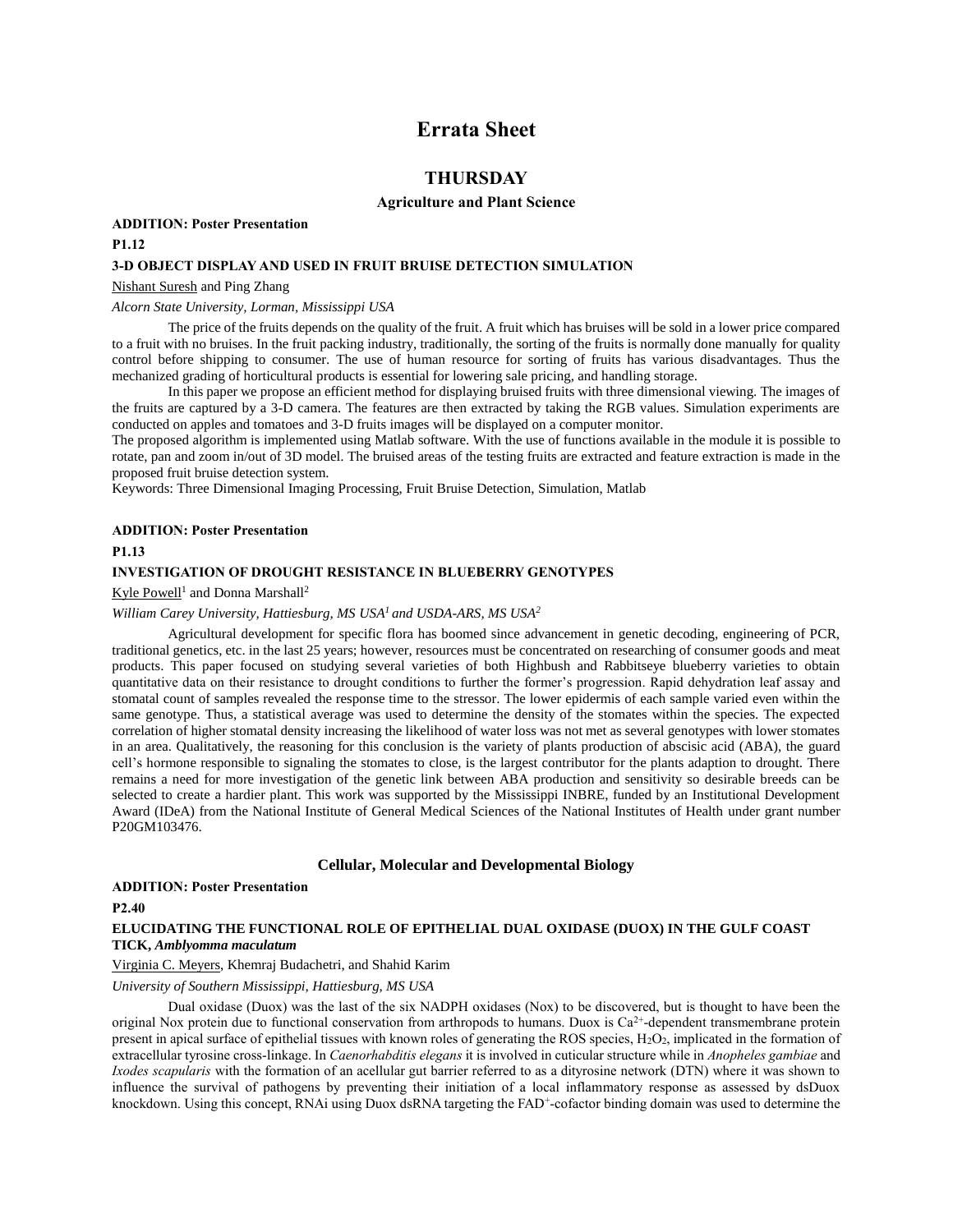functional role of Duox in *Amblyomma maculatum*. Duox dsRNA and dsLacZ control were injected in adult female *A. maculatum* and blood fed on a sheep with ticks pulled for qRT-PCR analysis at 5-days post-infestation and when replete at 12-days for ovipositioning. Three trials produced similar results regarding tissue-specific Duox knockdown and compared using a gene study; it was observed that midgut tissues were most knockdown-resistant (65%) when compared to the salivary glands (94%) and ovary (85%). The qRT-PCR analysis was used to determine antioxidant compensatory mechanisms and bacterial burden. Confocal imaging targeting dityrosine was performed to demonstrate Duox role in forming the DTN in *A. maculatum*. Most interestingly, the presence of a DTN was discovered lining the central ducts of the salivary glands, which in *I. scapularis* was previously used as a control as it had no indication of the presence of a DTN. This work was supported by the Mississippi INBRE, funded by an Institutional Development Award (IDeA) from the National Institute of General Medical Sciences of the National Institutes of Health under grant number P20GM103476.

#### **WITHDRAWAL: Oral Presentation**

#### **O2.15**

## **11:15 INVESTIGATING THE PROMOTOR OF THE MOLD SPECIFIC GENE M46, IN THE PATHOGENIC DIMORPHIC FUNGUS HISTOPLASMA CAPSULATUM**

#### Angela R. Jackson and Davida Crossley

#### *Alcorn State University, Alcorn, MS USA*

Histoplasma capsulatum (Hc) is a dimorphic fungus, it can exist as mold or yeast. The yeast is the causative agent for the respiratory infection histoplasmosis. M46 is a mold specific gene. The gene is expressed in the mold, but not in the yeast. Northern blot analysis has shown that M46 is expressed in the mold form of Hc G186AS and Downs strains. The gene is not expressed in the mold form of strains G184AS and G217B. Sequence analysis of the M46 promoter from all four Hc strains has shown that the open reading frame is conserved, and therefore the open reading frame is not a reason for lack of expression. Sequence analysis of the promoter has identified a deletion site and an insertion site in the promoter of strain G217B. The 12 bp deletion is approximately 500 bp upstream of the TATA rich sequence, and the 10 bp insertion site is approximately 40 bp upstream of the TATA rich sequence. The promoter region of strain G184AS was found to be identical to G186AS M46 expressing strain. To determine if the promoter of M46 is functional in all four Hc strains, the promoter will be fused in frame to the reporter GFP (Green Fluorescent Protein). The fragment will be ligated to the telomeric vector pRPU1. The construct will be electroporated into the M46 expressing strain G186AS and the M46 non-expressing strain G184AS. GFP fluorescence will indicate if the M46 promoter is functional in the various strains. The results from this experiment will help with understanding how M46 is regulated in Histoplasma capsulatum. This work was supported by the Mississippi INBRE, funded by an Institutional Development Award (IDeA) from the National Institute of General Medical Sciences of the National Institutes of Health under grant number P20GM103476.

# **ADDITION: Oral Presentation O2.15**

# **11:15 INVESTIGATING**

Ashly Claiborne and Davida Crossley *Alcorn State University, Lorman, MS USA*

*Histoplasma capsulatum (Hc)* is a dimorphic fungus. The fungus can exist as mold or yeast. It is found in the environment in soil, from bird and bat excreta. However, when the soil is disturbed and the spores are released and inhaled, it is converted to yeast; the yeast is the cause for histoplasmosis. This study investigates the *M46* gene. *M46* has two exons and one intron. The gene encodes for a protein that is 79 amino acids. It has a predicted protein size of 8.5 kDa. Previous northern blot analysis revealed that *M46* is a mold specific gene, it is expressed in *Hc* mold and not in yeast. This study focuses on determining when *M46* is expressed as it is converting from mold to yeast, and from yeast to mold. Total RNA will be extracted from *Hc* strain G186AS as cells are converting to each morphology. Images of the *Hc* cells will be taken via microscope, concurrently with RNA extractions. Northern blot analysis and qRT-PCR will indicate when *M46* expression is increased and decreased during the morphological shift. Lastly, western blot analysis will determine if *M46* protein is expressed, and to determine the size of the *M46* protein. These results will provide further knowledge on the regulation of a phase–specific gene in a dimorphic fungus.

#### **ADDITION: Poster Presentation**

#### **P2.41**

## **BIOSYNTHESIS OF PHENAZINE METABOLITES IN** *BURKHOLDERIA* **SPP.**

Samuel Hendry, Olga Mavrodi, Alex Flynt, and Dmitri Mavrodi

*University of Southern Mississippi, Hattiesburg, MS USA*

Phenazines (Phz) represent a large class of metabolites that are produced by diverse bacteria and exhibit unique redox properties and broad-spectrum antibiotic activity. In fluorescent pseudomonads, phenazines contribute to the development of surface biofilms and to the virulence or competitiveness of producing strains. Our study is focused on the biological functions of phenazines produced by species of the *Burkholderia cepacia* complex. Members of the Bcc complex are ubiquitous in the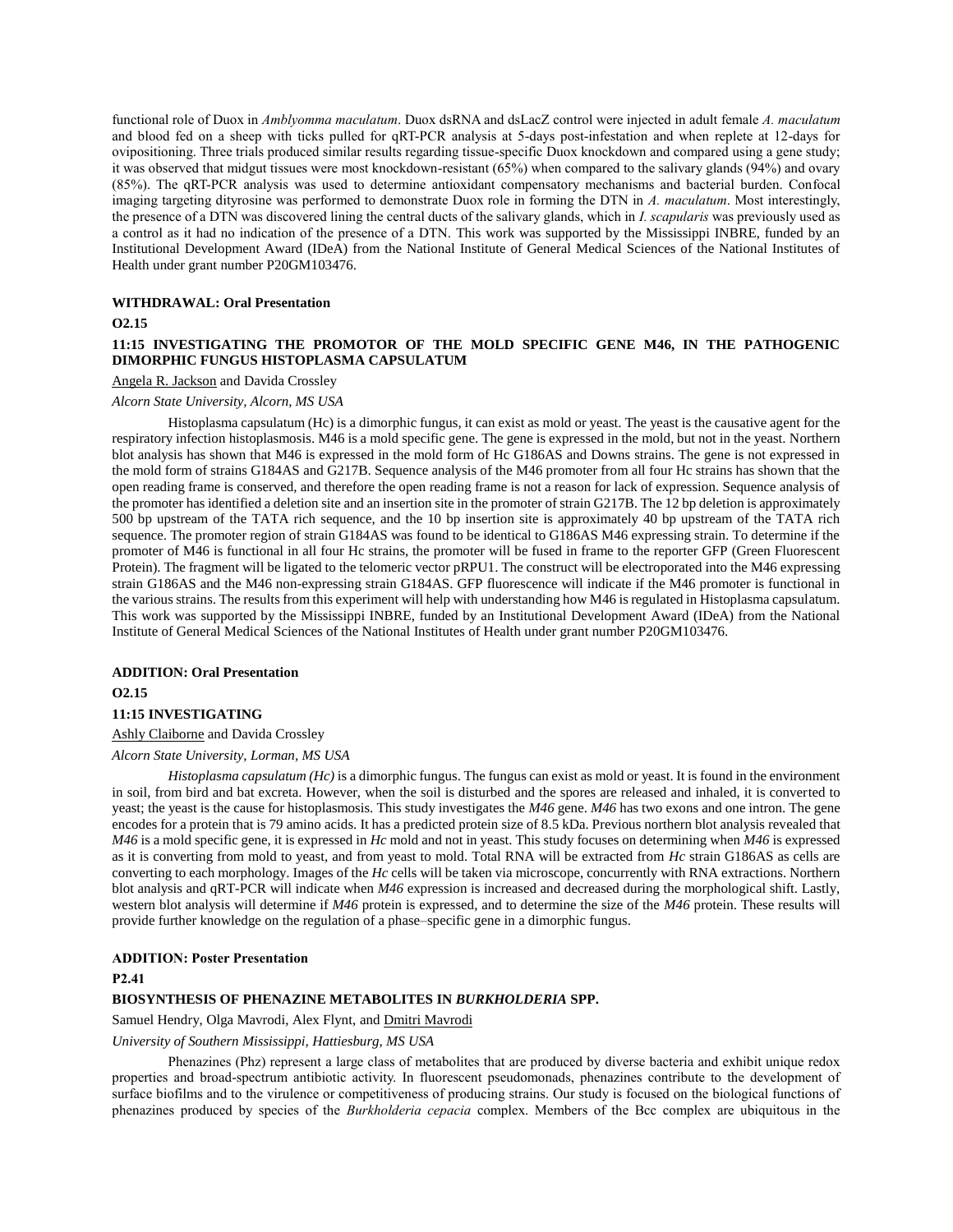environment and contain non-pathogenic species, as well as species that cause hospital-acquired infections and colonize the lungs of individuals with cystic fibrosis. We have assembled and characterized a collection of phenazine-producing *Burkholderia* strains, and identified *Burkholderia lata* 383 as a model for further study. To date, we have generated several isogenic Phz mutants and are currently working on the characterization of phenazine pathway in strain 383. We also evaluated the contribution of phenazine production to pathogenicity of Phz+ *Burkholderia* using *Drosophila melanogaster* as a surrogate host. Our preliminary results suggest that phenazines contribute to the virulence of the producing *Burkholderia* strains. In the long run, the expected results will help to better understand the role of phenazine compounds in an important group of bacterial pathogens, and will aid in the development of strategies to inhibit the production of phenazines and to neutralize their toxicity.

#### **Chemistry and Chemical Engineering**

#### **CORRECTIONS: Abstract**

## **O3.02**

### **8:15 DOPING-INDUCED MOLECULAR PACKING OF CONJUGATED POLYMERS**

Frederick McFarland<sup>1</sup>, Benjamin Brickson<sup>2</sup>, and Song Guo<sup>1</sup>

#### *University of Southern Mississippi Hattiesburg, MS USA<sup>1</sup> and Petal High School Petal, MS USA<sup>2</sup>*

It has been discovered that polythiophene molecules (P3AT) aggregate into1D nanostructures by solution-induced crystallization. In the case of p-doped P3AT, the doped polymer cations could have different steric arrangements from their neutral forms. The doping-induced conformation change and Coulomb interactions might influence the molecular packing of the P3AT nanostructures. On the other hand, the P3AT pi-stacked structures are more efficient at delocalizing charges, which could also enhance the charge transfer from dopants. Herein the doping-induced molecular packing dynamics are studied by absorption spectroscopy and atomic force microscopy. The absorption spectra show distinctive bands for molecular packing and doping products, respectively. By systematically changing the dopant concentration, quantitative kinetic studies are carried out to correlate the growth dynamics of the two absorption bands. p-doping are shown to substantially facilitate the pi-stacking of the conjugated polymers into 1D aggregates even at marginally low p-dopant concentrations. The impacts of molecular packing on the p-doping kinetics are also explored. Investigation on the cooperative interactions between these two factors during chemical doping will greatly strengthen our understanding on the doping process for conjugated polymers.

#### **ADDITION: Poster Presentation**

#### **P3.43**

#### **CELLULAR AND BIOPHYSICAL STUDIES ON PLANT FLAVONOIDS AS ANTIOXIDANTS**

Ka'Bresha Potts<sup>1,2</sup>, Donald Davis<sup>1</sup>, Ming Shenwu<sup>2</sup>, and Bidisha Sengupta<sup>1</sup>

#### *Chemistry Department<sup>1</sup> , Biology Department<sup>2</sup> , Tougaloo College, Tougaloo, MS USA*

Despite the high toxicity and environmental persistence of organophosphate pesticides, they are still extensively used worldwide. As a result, these compounds with known mutagenic activity, accumulate significantly in tissues via the food chain and pose a severe threat to ecosystems and human health. Recent years have witnessed a renascence of interest on plant flavonoids for their high potency and low systemic toxicity. They are gradually emerging as promising alternatives to conventional therapeutic drugs. We evaluated the effects of flavonol fisetin, flavone luteolin and an anthocyanin malvidin chloride (MC) against stress induced by a well known pesticide methyl parathion (MP) in HEP-G2 cell lines. For cellular investigations we used MTT cell viability assay while for molecular studies we relied on absorption, fluorescence and melting as well as modeling studies. Calfthymus DNA was chosen as a model to study the deleterious effects of MP in presence and absence of flavonoids. Fisetin is chosen as an extrinsic probe for this study. There is a significant decrease in MP induced cell death in presence of flavonoids. Molecular studies are carried out on protein extracted from the cells which are exposed to MP in absence and presence of the flavonoids. The beneficial effects of the flavonoids in the prevention of stress induced by MP may be related to their abilities of scavenging free radicals produced by oxidative stress. The structure-activity correlations for the functionalities of the flavonoids are in the order fisetin>luteolin>MC. The presence of ketone and more –OH groups are crucial for radical scavenging property in the flavonoids.

Acknowledgements: This work was supported by the Mississippi INBRE which is funded by an Institutional Development Award (IDeA) from the National Institute of General Medical Sciences of the National Institutes of Health under grant number P20GM103476. We would also like to acknowledge financial and support support from NSF MS-EPSCoR grant # EPS-0903787, NIH/ NCMHHD/RIMI grant # 1P20MD002725, HHMI grant # 52007562 at Tougaloo College.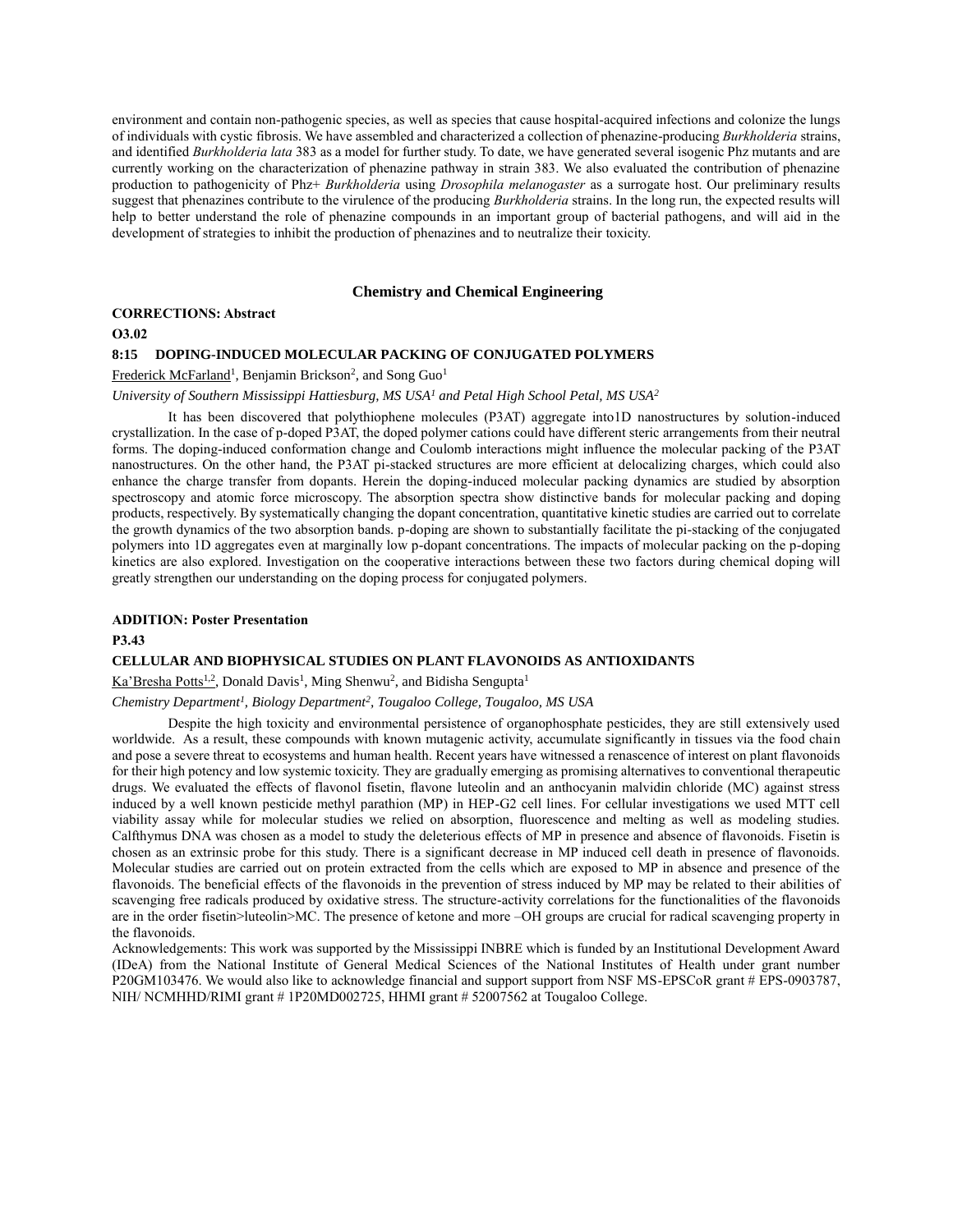## **ADDITION: Poster Presentation**

**P3.44**

## **NATURAL FLAVONOIDS FISETIN, QUERCETIN AND THEIR SYNTHETIC CHROMOPHORES IN DUPLEX AND QUADRUPLEX DNA MATRICES**

#### Donald Davis and Bidisha Sengupta

## *Department of Chemistry, Tougaloo College, Tougaloo, MS USA*

Plant flavonoids are in prominence from biomedical context for their wide range of therapeutic activities of high potency and low systemic toxicity. Rusznyák and Szent-Györgyi first drew attention to the therapeutically beneficial role of dietary flavonoids.<sup>12</sup> Flavonoids are abundant in common plant based foods and beverages such as onions, apples, berries, tea and red wine. Both *in vivo and in vitro* studies show that flavonoids are therapeutically effective against a wide range of diseases including cancers, allergies, AIDS and different free radical mediated disorders such as atherosclerosis, ischemia, neuronal degeneration, cardiovascular ailments etc.<sup>3</sup> which make them promising alternatives to conventional therapeutic drugs. Fisetin  $(3.7.3')$ .4'tetrahydroxyflavone) and quercetin (3,5, 7,3',4'-pentahydroxyflavone ) are the bioactive plant flavonoids which are potentially useful therapeutic drugs for the treatment of a broad spectrum of diseases including atherosclerosis, cardiovascular disease, obesity, hypertension and cancer. 3-hydroxy flavone (3HF) and 7-hydroxy flavone (7HF) are the synthetic chromophores of fisetin and quercetin. It is known that single and double stranded nucleic acids structures can serve as receptors for flavonoids.<sup>4</sup> We have exploited dual luminescence properties of fisetin and quercetin along with 3-HF and 7HF to examine their efficacy of binding and compare their interactions with DNA, which is one of the macromolecular targets of flavonoids in physiological systems. Following the sequence of the human telomeric DNA 5'-d (CCCTAA-)n/(-TTAGGG)<sub>n</sub>-5', two single stranded DNA oligonucleotides, 5' $d(C_3TA_2)_{3}C_3-3'$  and  $5'-d(T_2AG_3)_{4}-3'$ , and their duplex were used as receptors to study binding by the ligands quercetin, fisetin, and their chromophores. Circular dichroism (CD), differential absorption, UV thermal melting, and size exclusion chromatographic studies indicated the formation of unusual DNA structures (such as  $C_4$  and  $G_4$  tetraplexes) for both the C and G rich single stranded DNAs. Upon binding to DNA, dramatic changes were observed in the intrinsic fluorescence behavior of the flavonoids. Molecular docking studies were performed to describe the likely binding sites for the ligands. The spectroscopic studies on flavonoid–DNA interactions described herein demonstrate a powerful approach for examining their DNA binding through exploiting the highly sensitive intrinsic fluorescence properties of the flavonoids as their own ''reporter'' for their interactions with macromolecular targets.

References:

1. Rusznyák, St.; Szent-Györgyi, A. Vitamin P: flavonols as vitamins. Nature **1936**, *13*8, 27-27.

2. Harborne, J.B. in "Plant Flavonoids in Biology and Medicine II: Biochemical, Cellular and Medicinal properties". Cody, V.; Middleton, E.; Harborne, J.B.; Beretz A. (Eds.). Alan R. Liss, New York, **1988**.

3. Kris-Etherton, P. M.; Keen, C. L. Evidence that the antioxidant flavonoids in tea and cocoa are beneficial for cardiovascular health. *Curr Opin Lipidol.* **2002** *13*, 41-9.

4. Marini´, M.; Piantanida, I.; Rusak, G.; Zini M. Interactions of quercetin and its lanthane complex with double stranded DNA/RNA and single stranded RNA. Spectrophotometric sensing of poly G, J. *Inorg. Biochem*. **2006**, *100*, 288–298.

Acknowledgements: This work was supported by the Mississippi INBRE which is funded by an Institutional Development Award (IDeA) from the National Institute of General Medical Sciences of the National Institutes of Health under grant number P20GM103476. We would also like to acknowledge financial and support support from NSF MS-EPSCoR grant # EPS-0903787, NIH/ NCMHHD/RIMI grant # 1P20MD002725, HHMI grant # 52007562 at Tougaloo College.

#### **ADDITION: Poster Presentation**

#### **P3.45**

## **MICROWAVE-ASSISTED ALKYLATION OF ANILINES**

George Armstrong, Dominique Foster, Johnathan Grayson, and Brandon Hackett

#### *Tougaloo College, Tougaloo, MS USA*

Ortho-alkylation of substituted anilines was carried out in a matter of minutes under solvent-free conditions in a conventional household microwave oven. This process gives benzylic carbon stereocenter compounds which are excellent building blocks medicinal compounds. Both vinylarenes and 1-arylethanols can be used as alkylating agents. Benzylic carbon stereocenter compounds are found in more than four thousand natural product isolates. Compounds will be tested for efficacy of in stopping growth of breast cancer cells. Initial test results of one compound showed efficacy for reducing e. coli cell growth. Compounds synthesized are racemic mixtures. We have in place HPLC and columns to separate racemic mixture, which will allow the evaluation of each enantiomer**.**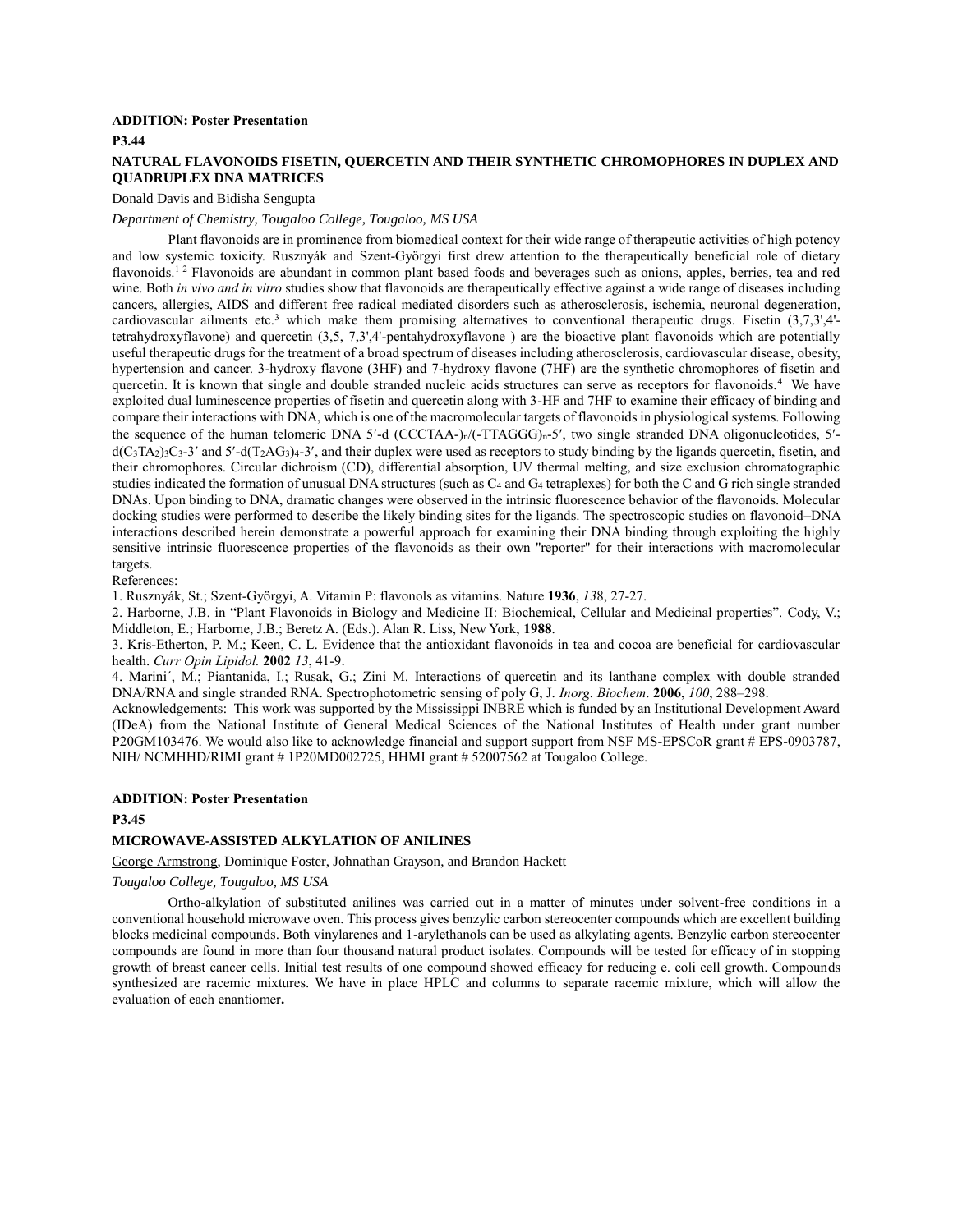## **Health Sciences**

#### **ADDITION: Poster Presentation**

**P6.81**

## **DEVELOPMENT OF AN INTERACTIVE, SPATIAL, WEB-BASED TOOL FOR PHYSICIAN WORKFORCE PLANNING, RECRUITMENT, AND RESEARCH**

Denise D. Krause<sup>1, 2</sup>, John R. Mitchell<sup>2</sup>, and Diane K. Beebe<sup>1</sup>

*University of Mississippi Medical Center<sup>1</sup> Office of Mississippi Physician Workforce<sup>2</sup>*

**Objective.** To develop a web-based, interactive physician workforce surveillance application for the Office of Mississippi Physician Workforce (OMPW) using geographic information systems (GIS) to serve as a tool for effective workforce planning, recruitment, and health services research, to improve access to health care. **Methods.** The Mississippi Board of Medical licensure provided licensure data on all active physicians practicing in the state. From these and other publicly available data, an ArcGIS 10 server application was developed in JavaScript which can run on most platforms, including mobile devices, to query and visualize the geographic distribution of the physician workforce. **Key Findings.** The application allows users to identify and query geographic locations of physicians filtering by selected criteria, to perform drive-time or buffer analyses, and to explore sociodemographic population data by geographic area of choice. The application is particularly useful to medical students and residents, the Rural Physician and Dentist Scholarship Program, the Mississippi State Health Department, and the OMPW. **Implications.** This application visually represents the physician workforce and its attributes and provides access to much needed information for state-wide health workforce planning and research. It is an expandable tool that enables Mississippi to become more proactive in addressing the needs for physicians throughout the state. **Future Directions.** We plan to incorporate more advanced analysis methods, such as linear programming optimization techniques, to examine inequalities in physician availability to population demographics and determine optimal numbers needed. We plan to measure use statistics over time and administer satisfaction and usability surveys to user groups.

#### **CORRECTION: Authors**

**P6.30**

## **PREVALENCE OF ZOONOTIC DISEASES IN DOGS AND CATS BELONGING TO WOMEN ENTERING A REGIONAL DOMESTIC VIOLENCE SHELTER**

#### Sharon Fooshee Grace<sup>1</sup>, Christine Bryan<sup>1</sup>, Andrew Mackin<sup>1</sup>, Leslie Payne<sup>2</sup>, and Joy C. Jones<sup>2</sup>

*College of Veterinary Medicine, Mississippi State University, Starkville, MS USA<sup>1</sup> ; Care Lodge Domestic Violence Shelter, Meridian, MS USA<sup>2</sup>*

Pets are important companions for victims of domestic violence (DV). Unfortunately, pets may also suffer abuse and may be harmed if left behind as a family seeks safe shelter. Most women's shelters offer no provision for animal care, causing some women to delay escape in order to protect their pets. In order to assist such families, a partnership was developed between a university-based pet-safe sheltering program and a DV shelter. Five years of observations affirmed the value of pets to DV victims. A total of 37 animals (24 dogs and 13 cats) were placed in the program, staying for an average of 30 days (range 4 to 69 days) before being returned to their owners. Most of the animals enrolled in the program had poor preventive health care at the time of enrollment. Of 37 cats and dogs, vaccinations (including rabies vaccines) were delinquent in 36/37, and at least one zoonotic parasite was identified in 16/37 animals. Zoonotic infections identified and treated included roundworm (2 dogs, 3 cats), hookworm (7 dogs, 4 cats), Dipylidium caninum tapeworm (6 dogs), Spirometra tapeworm (3 cats), and Giardia (3 cats). At present, there is scant information as to the prevalence of zoonotic diseases in animals from families suffering from domestic abuse. Further investigation into the health risks posed by this unique group of pets will allow veterinarians, social workers, and physicians to make informed decisions regarding health of impacted women and children while also maintaining family stability through retention of pets in the home.

## **SUBSTITUTION: Poster Presentation P6.32 to Replace Oral Presentation O6.03 at 1:30 P6.32**

## **PUTTING THE PIECES TOGETHER TO IMPROVE HEALTH ACCESS**

Ellen Jones<sup>1</sup>, Tim Alford<sup>2</sup>, Erin Harvey<sup>1</sup>, and Anna Lyn Whitt<sup>1</sup>

#### *MSPHI Madison, MS USA<sup>1</sup>and Kosciusko Medical Clinic Kosciusko, MS USA<sup>2</sup>*

Objectives: 1. Describe the Together on Diabetes Program in Mississippi. 2. Discuss the cost savings associated with positive health outcomes for patients with type 2 diabetes. 3. Explain patient centered medical home success in rural areas. Background: Together on Diabetes (ToD) is an initiative to improve health outcomes of people living with type 2 diabetes by strengthening patient self-management education, community-based supportive services, and broad-based community mobilization. The Mississippi Public Health Institute aims to implement a patient centered medical home model (PCMH) in a physician owned clinic in rural Mississippi in order to reduce negative health outcomes associated with type 2 diabetes. Methods: The MSPHI implemented a ToD grant, funded by the Bristol Myers Squibb Foundation, to monitor and evaluate health outcomes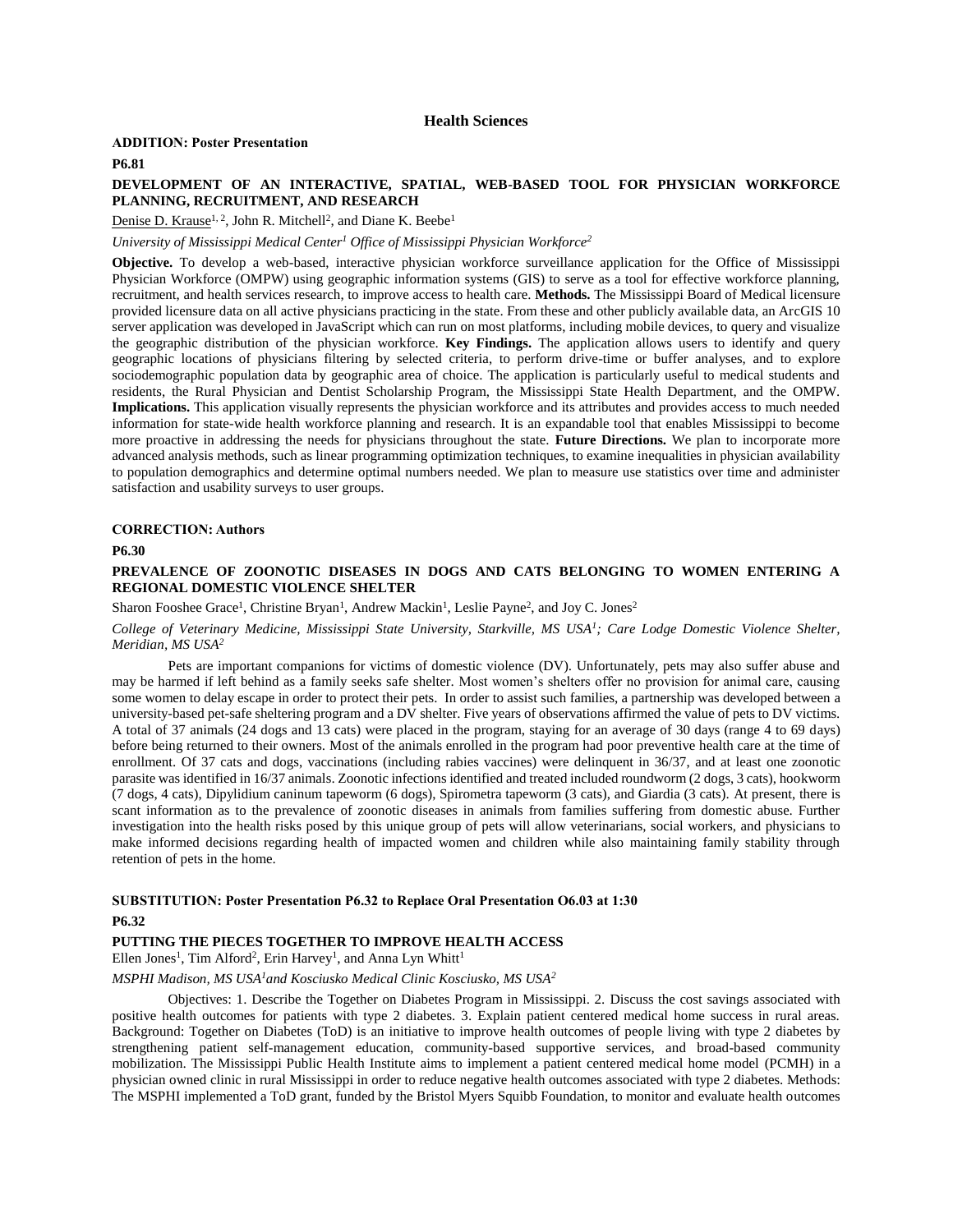of people with type 2 diabetes. The anticipated outcome is to show continuous quality improvement and demonstrate effectiveness and cost savings of a diabetes focused PCMH within a physician owned practice. MSPHI looks at clinical measures, such as HbA1c, blood pressure, cholesterol, and BMI, on each patient to gauge positive health outcomes, evaluates patient self-knowledge and management, and patterns and costs of health service utilization. MSPHI is working with the clinic, third party payers, and patients to achieve health equity, while coordinating care through the PCMH model. Results: ToD staff began seeing patients in February, 2014. Preliminary results will be shared and will include patient knowledge regarding disease process, and clinical measures. Future Implications: Sustainability is dependent upon payment reform. Third party payers should reimburse providers for community and educational services if the data demonstrate that those services reduce costs. This is consistent with Affordable Care Act triple aims of improving health care quality; improving health care access; and reducing excess health care costs.

#### **O6.03**

## **1:30 TOBACCO CONTROL AND PREVENTION INITIATIVES AT MISSISSIPPI HOSPITALS**

## Ellen Jones, Lydia West, and Clinton Smith

#### *MSPHI Madison, MS USA*

After this presentation, participants will be able to: 1.List the specifications of the Joint Commission Tobacco Cessation Performance Measure-Set; 2. Explain the reasons these measures increase the probability that a patient will stay quit from tobacco products after discharge from the facility; and 3. Describe the process the Mississippi State Department of Health, Office of Tobacco Control utilized to support hospitals in Mississippi regarding patient tobacco cessation and control resources. Background: The Joint Commission Tobacco Cessation Performance Measure-Set was updated in 2012. The specifications of this measure set include: screening inpatients for tobacco use; providing cessation treatment during the hospital stay and at discharge; and followingup with patients after discharge. The support regarding tobacco cessation patients receive while admitted in hospitals can help them permanently stay quit from tobacco products, consequently improving overall health status. Methods: An online survey to assess facility policies related to tobacco use status of patients and tobacco cessation resources provided through hospital facilities was distributed to 57 Mississippi hospitals with Joint Commission accreditation. Results: Sixty-one percent (N=35) of the facilities responded to the survey. Most facilities indicated that there is a standard of care to screen patients for tobacco use status and provide evidence based treatment options while patients are admitted to the hospital. Conversely, the majority of the respondents indicated that there is not standard of care to contact the patient after discharge regarding tobacco use. Staff at the facilities also indicated whether or not the facility would be interested in participating in a pilot project related to tobacco cessation services. Conclusion: Information gathered from this survey was used to identify the variety of tobacco cessation services Mississippi hospitals offer and provide support for those facilities related to the Joint Commission Tobacco Cessation Performance Measure-Set. The techniques and lessons learned through this project will serve as a model for other health care facilities.

#### **WITHDRAWAL: Poster Presentation**

#### **O6.34**

## **DELTA ALLIANCE FOR CONGREGATIONAL HEALTH: IDENTIFYING AT-RISK AND UNDIAGNOSED INDIVIDUALS THROUGH CONGREGATIONALHEALTH SCREENINGS**

#### Jackie Hawkins, Brianna Perryman, Cassandra Dove

#### *MS State Department of Health, Jackson, MS USA*

Background/Purpose: Delta Alliance for Congregational Health (DACH) is based on a social-ecological model for faith-based institutions to consider the health of individual congregants, the congregation as a whole, and the broader community. Participants will gain an understanding of the DACH model; including best practices and lessons learned; how the DACH model can be implemented in their church/community; and understand the role of the church, community, and the healthcare setting in cardiovascular disease (CVD) risk reduction. Methods: Screenings of the congregants were conducted on a quarterly basis. If screening resulted in abnormal values, participants were referred to their perspective primary care physician or a local medical provider for those without a medical home. Some individuals were followed-up with a community health worker for education and other social services. Results: A total of 1303 screenings for ABCs (Aspirin, Cholesterol, A1C, Blood Pressure, and Tobacco Cessation) were conducted, with 1067 individuals screened from October 2011-April 2013. 94.1% were African American; 3.6 were white; and 2.3% were of other race. The mean age was 48 with an average BMI (Body Mass Index) of 33; 14.8% had elevated glucose levels; 7.3% had elevated cholesterol, 42.5% had elevated hypertension. The screenings indicated that 58.8% of those individuals were obese. Conclusion: The DACH model, provides linkage among at-risk congregants and community members, healthcare, and the church. The DACH model is an effective method for identifying CVD risk in the community setting, reducing risk factors for CVD, and linking to healthcare for clinical diagnosis and follow-up.

## **History and Philosophy of Science**

#### **WITHDRAWAL: Oral Presentation**

**O7.04**

**11:15 DO ENVIRONMENTAL SCIENCE ADVISERS REPRESENT THE THREAT OF A TECHNOCRACY?** Sara Kolmes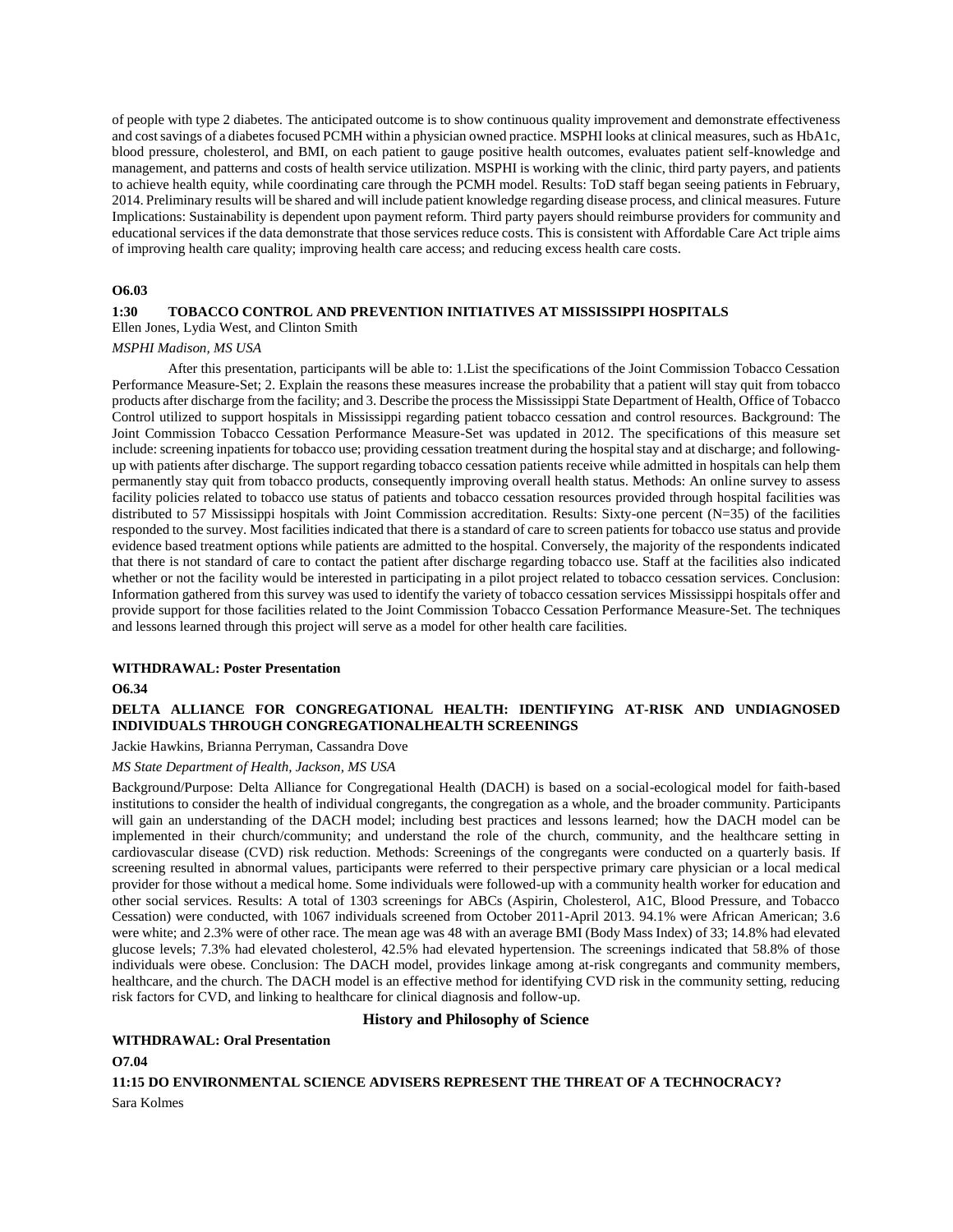## *Florida State University, Tallahasse, FL, USA*

In many arenas, our modern lives are mediated by science and technology. This has immense benefits, but the technological and scientific realities of our world shape the ways we interact with the world and the possibilities open to us. Technological "Lock-In" in which infrastructure is shaped by aspects of a technology not inherent to its purpose, often directs what further development is possible. For example, Robert Moses' overpasses on the way to Jones beach were built shorter than buses or trains. Only cars could pass, so only those rich enough to own cars in the 1930s could visit. The area developed as a haven for the rich where the poor were not welcome even as cars became common, as only expensive attractions were built there. The concern that technical experts make normative decisions without realizing it is an old one. The status of technical decisions as unquestionable by a layperson and the possibility for this to lead to de-facto rule by experts inspired concerns about a technocracy. Recently, worries that government science advisers pose this risk have resurfaced surrounding environmental scientists. I argue that science advisers do not represent this threat, because scientific results are reported as probabilities rather than binary responses or specific advice. Scientists will report results within statistical standards for the profession (such as 0.05 probability for confidence), and then conscious interpretation of this result into practical advice will occur. Because of the way in which scientific knowledge is expressed, science advisers do not pose a technocratic threat.

## **Physics and Engineering**

## **ADDITION: Poster Presentation P10.07 IDENTIFYING ALTERNATE TARGETS FOR PROSTATE CANCER DRUG DESIGNING**

## Raquema Williams and Pradip Biswas

## *Tougaloo College, Tougaloo MS USA*

**Background & Significance:** Prostate cancer affected 2,975,970 (43%) men in the United States this year, and killed 29,480. Nuclear hormone receptor, Androgen Receptor (AR) is the main protein responsible for prostate cancer progressions and thus the main targets for hormonal therapies. However, hormonal therapy is found to acquire resistances and prostate cancer is found to progress in androgen-independent manner. Our objective is to study protein-protein and protein-DNA interfaces of AR and identify and validate alternate targets for hormone-independent drug designing.

**Methodology:** Using crystal structures of AR and AR-DNA interfaces, molecular modeling, molecular dynamics simulations, and bioinformatics we have explored unique sequence motifs for dimerization and DNA recognition that could act as a suitable template for ligand-independent drug designing.

**Results:** Using AR ligand binding domain (LBD) crystal structure 1T5Z.pdb, we have modeled and validated a dimer structure and explored essential hydrogen-bonding contacts for dimerization. The LBD dimerization contacts are found to be inadequate for alternate drug designing target. We then explored the dimerization contacts of AR DNA binding domain (1R4I.pdb) and found essential contacts that could be used as alternate targets to design inhibitors. Currently, we are grafting the essential contact residues of AR-DBD in Alanine and Glutamine based helices and elucidating their binding affinities with AR in order to develop ligandindependent peptide inhibitors.

**Conclusion:** The discovery of novel protein targets from protein-protein and protein-DNA interfaces would open avenues for the development of a new generation of small molecule therapeutics for hormone-independent progression of prostate cancers.

This work was supported by the Mississippi INBRE, funded by an Institutional Development Award (IDeA) from the National Institute of General Medical Sciences of the National Institutes of Health under grant number P20GM103476.

## **Zoology and Entomology**

## **WITHDRAWAL: Oral Presentation**

#### **O13.05**

## **10:00 ECOLOGICAL SERVICE OF CAVITY DWELLING BIRDS**

Charles C. Barnes, Darrell D. Barnes, Mark L. Montgomery, Maithri Adris, James Sylvester, Brent Lavers, Paul Grisham, Piyatilake Adris, Ray Cox, Sarah Mattox, K.N.Thimmaiah, Padma Thimmaiah, Kyle Ellis, and Jeremy Isome

## *Northwest Mississippi Community College-DeSoto Center, MS USA*

The 2014 project, which extended from April-June, included a survey of insect and prey populations using pit fall traps near existing man-made cavities for bluebirds on the Northwest MS Community College-DeSoto Campus in Southaven, MS. The hypothesis was that there would be more insect/prey biodiversity (utilizing Simpson's index of biodiversity) near the bird-occupied cavities (sites 1, 2, 3 and 7) than at the control sites (sites 4, 5 and 6). All sites were located on the Northwest MS Community College-DeSoto Campus. It was determined in this brief experiment that the insect/prey biodiversity was slightly less (2.373) when all of the experimental bird-occupied cavity sites (House Sparrow, Passer domesticus and Eastern Bluebird, Sialia sialis) were